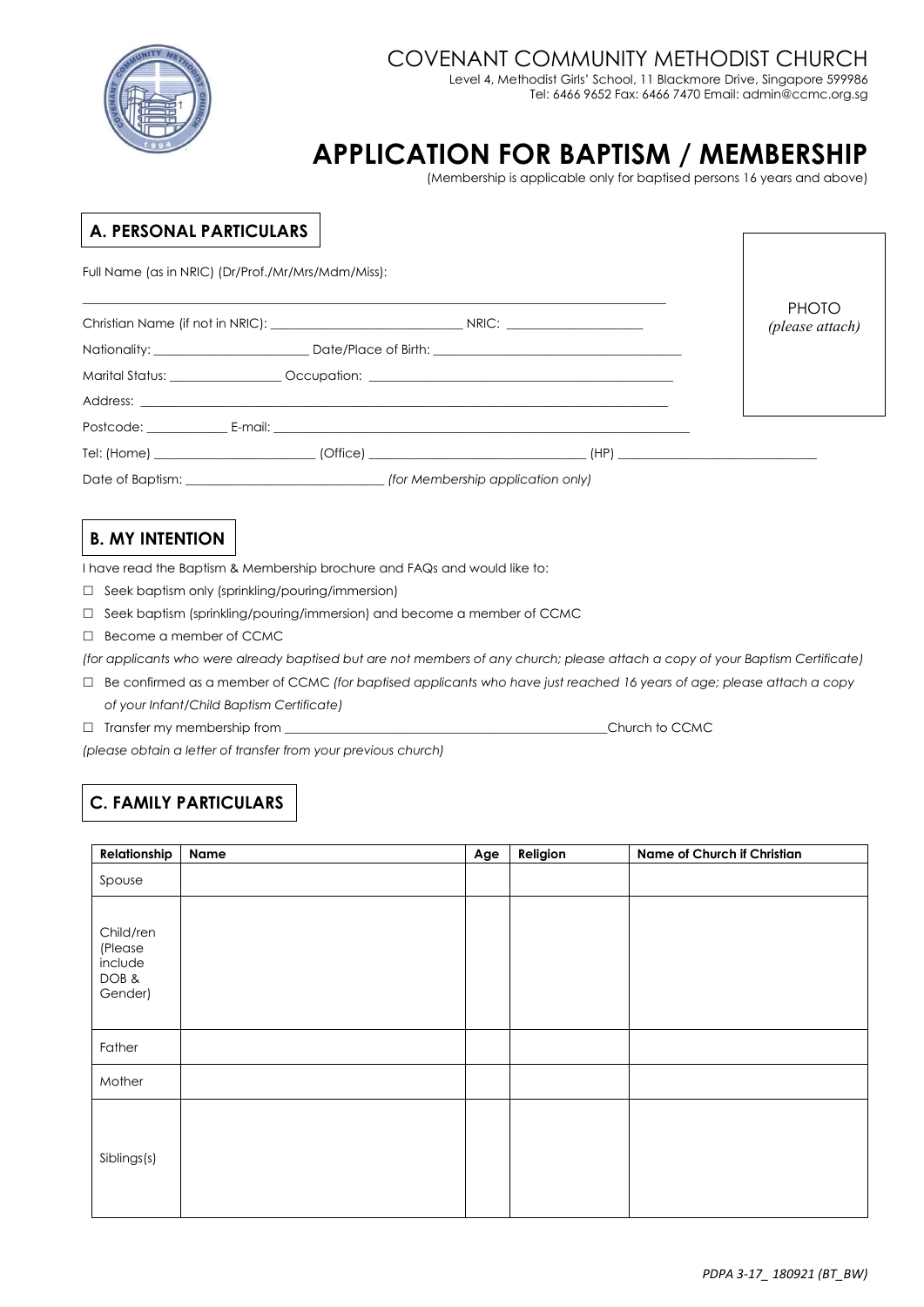#### **D. MY RELATIONSHIP WITH CCMC**

*Sunday service is required for membership application)*

2. I came to CCMC through: Friends: \_\_\_\_\_\_\_\_\_\_\_\_\_\_\_\_\_\_\_\_\_\_\_\_\_\_\_\_\_\_\_\_\_\_\_\_\_\_\_\_\_\_\_\_\_\_\_\_\_\_\_\_\_\_\_\_\_\_\_ Walk-in

| 3. I am presently worshiping at the $\Box$ 9am Service $\Box$ 11am Service $\Box$ 11.15am Service $\Box$ OC Youth Service |  |  |
|---------------------------------------------------------------------------------------------------------------------------|--|--|
|                                                                                                                           |  |  |

 $\Box$  5pm Service  $\Box$  Korean Service  $\Box$  Mandarin Service

Attend Small Group (name) \_\_\_\_\_\_\_\_\_\_\_\_\_\_\_\_\_\_\_\_\_\_\_\_\_\_\_\_\_\_\_\_\_\_\_\_\_\_\_\_\_\_\_\_\_ Leader \_\_\_\_\_\_\_\_\_\_\_\_\_\_\_\_\_\_\_\_\_\_\_\_\_\_\_\_\_\_\_\_\_\_\_\_\_ *(This can be used as a referral)*

4. Area(s) of ministry I am currently/interested in serving in:

#### **E. MEETING THE REQUIREMENTS**

Baptism & Membership Classes (Sessions 1-5) *– required for Baptism (only)*

Baptism & Membership Classes (Sessions 1-8) *– required for Baptism and Membership*

Baptism & Membership Classes (Sessions 1-8) *– required for Confirmation upon reaching 16 years of age*

Baptism & Membership Classes (Sessions 1-8) *– required for baptised applicants who are not members of any church*

Baptism & Membership Classes (Sessions 1-8) *– required for Transfer of Membership from another denomination*

Baptism & Membership Classes (Sessions 1-8) *– required for Transfer of Membership from another Methodist church*

 $\Box$  Exemptions:

*I confirm that all the information furnished is correct to the best of my knowledge.*

*I acknowledge that Covenant Community Methodist Church ("CCMC") is collecting my Personal Data in this application form in relation to my baptism, and/or membership in CCMC. I hereby consent to CCMC collecting, using or disclosing my Personal Data for this purpose and/or also for the purposes in relation to the administration and Body Life of the CCMC.*

*I also consent to CCMC contacting me by telephone or sending phone or email messages to me on matters relating to this and/or on matters relating to the administration and Body Life of CCMC.*

*I understand and agree that my Personal Data will be protected and kept confidential but this is subject to the provisions of any applicable law. CCMC will not disclose Personal Data to third parties without first obtaining consent to do so. However CCMC may disclose Personal Data to third parties without first obtaining consent in situations where such disclosure is permitted by the PDPA or by law or for the purposes as set out in CCMC's Personal Data Protection Policy which may be found at <http://www.ccmc.org.sg/pdpa> .*

 $\_$  , and the contribution of the contribution of the contribution of  $\_$  , and  $\_$  , and  $\_$  , and  $\_$ 

*Date* Name/*Signature*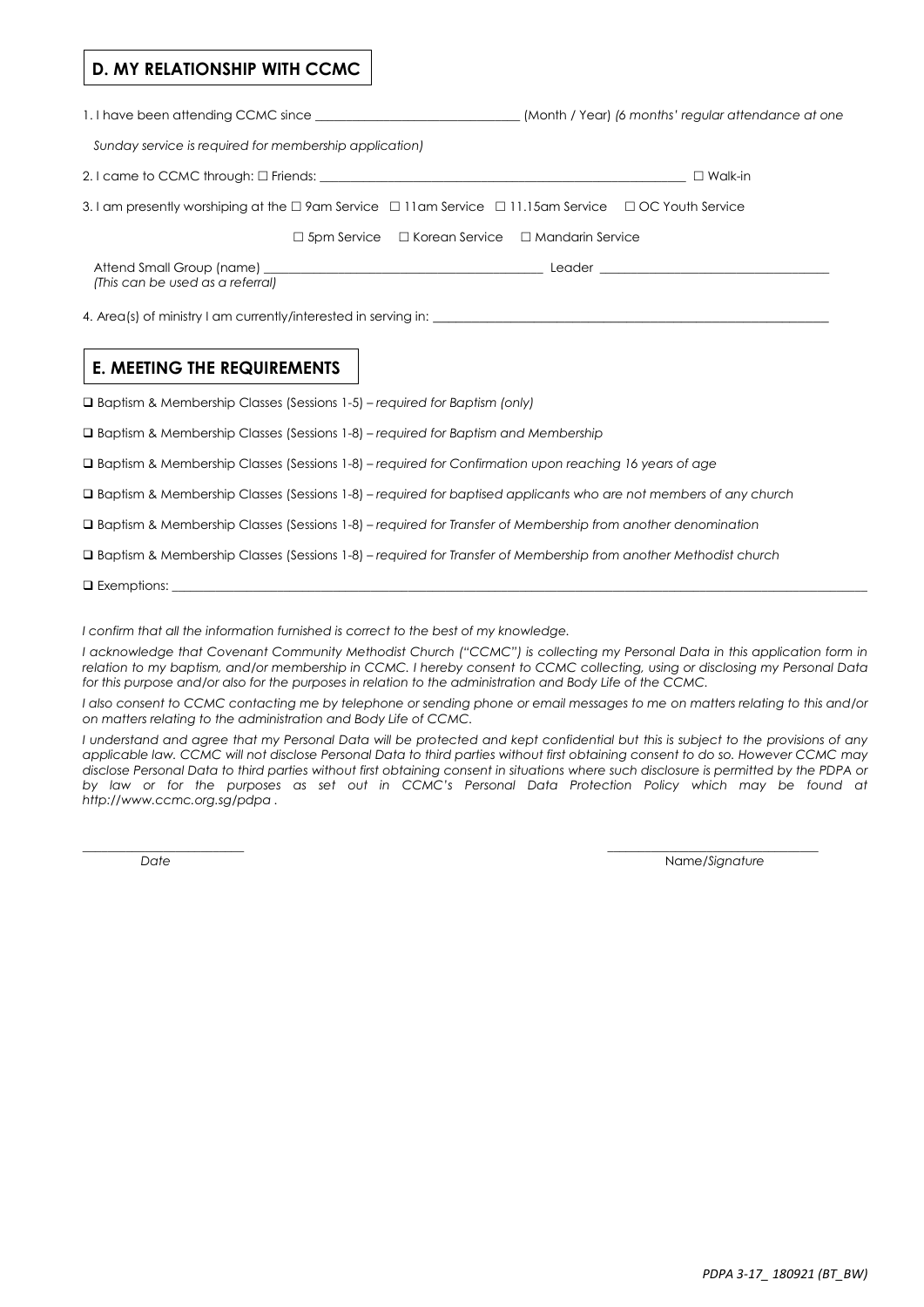#### **Church's copy**

|    | <b>MEMBERSHIP COVENANT</b><br>(For those seeking Membership)                                      |
|----|---------------------------------------------------------------------------------------------------|
| 1. | I will endeavour to worship with God's people at CCMC each Sunday.                                |
| 2. | I will endeavour to be a consistent disciple/witness for Jesus Christ in my conduct and speech.   |
| 3. | I will try to be a part of a CCMC Small Group so that I can relate to others on a personal level. |
| 4. | I will involve myself actively in a specific area of Christian service in CCMC and beyond.        |
| 5. | I will prayerfully seek God's guidance in making my financial contribution to God's work in CCMC. |
| 6. | I will uphold the world, my Church, and its leaders in my daily prayers.                          |
|    |                                                                                                   |
|    | Date<br>Signature                                                                                 |

# **Candidate's copy**

|    | <b>MEMBERSHIP COVENANT</b><br>(For those seeking Membership)                                      |
|----|---------------------------------------------------------------------------------------------------|
| 1. | will endeavour to worship with God's people at CCMC each Sunday.                                  |
| 2. | I will endeavour to be a consistent disciple/witness for Jesus Christ in my conduct and speech.   |
| 3. | I will try to be a part of a CCMC Small Group so that I can relate to others on a personal level. |
| 4. | I will involve myself actively in a specific area of Christian service in CCMC and beyond.        |
| 5. | will prayerfully seek God's guidance in making my financial contribution to God's work in CCMC.   |
| 6. | I will uphold the world, my Church, and its leaders in my daily prayers.                          |
|    |                                                                                                   |
|    | Date<br>Signature                                                                                 |

------------------------------------------------------------ ------------------------------------------------------------------

*PDPA 3-17\_ 180921 (BT\_BW)* 

٦